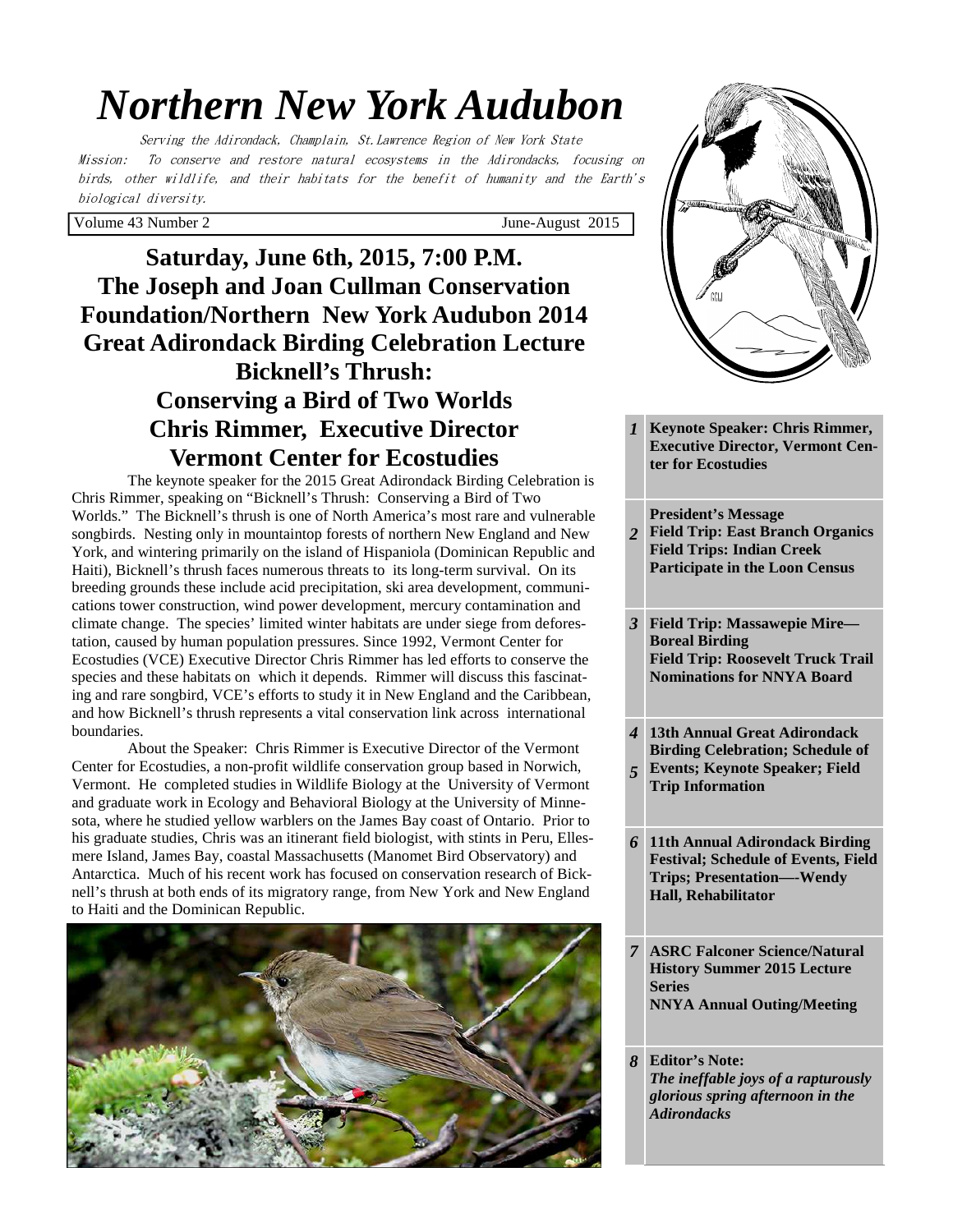# **NNYA**

**Northern New York Audubon, Inc.** 

#### **Board of Directors**

**Leah Valerio President Tupper Lake (518) 359-7800 Kendra Ormerod Vice-President Saranac Lake (518) 359-7900 x 112 Liz De Fonce Treasurer Gabriels (518) 891-9694 Kathleen Wiley Secretary Keene Valley (518) 576-6405** 

 **Alan Belford** *Saranac Lake* **Michael Burgesss, PhD** *Ausable Fks*   **Thomas Cullen** *Childwold* **Lisa Godfrey** *Norristown, PA*  **Lewis Lolya** *Paul Smiths*   **Stacy McNulty** *Newcomb*   **Jacob Straub, PhD** *Plattsburgh* **John Thaxton** *Keene* **Pat Thaxton** *Keene* **Susan Willson, PhD** *Canton* 

**Northern New York Audubon, Inc. A chapter of National Audubon Society serving the Adirondack, Champlain and St. Lawrence regions of northern New York, including Clinton, Essex, Franklin, Hamilton and St. Lawrence counties.** 

*Correspondence and Membership Information* **Northern New York Audubon PO Box 488 Keene Valley, New York 12943-0488** 

**John Thaxton, Newsletter Editor PO Box 488 Keene Valley, NY 12943-0488** 

**NNYA Web Site: www.nnya.org Charlotte Demers, Web Master**

*Northern New York Audubon Newsletter* **is published by Northern New York Audubon, Inc.** 

#### **Vol. 43 No. 2**

### **President's Message**

I've had the honor of serving on the board of Northern New York Audubon for the last eight years. I consider myself lucky to have been a part of such a dedicated, passionate and committed team. I will be officially taking off the President Hat in June but will continure to be involved in whatever way I can. There are several new names on the nomination list this year and I'm excited to see what the future brings for our chapter. Stay tuned…there are great ideas coming your way! **--Leah Valerio** 

# **Wednesday, June 17th & Friday, July 24th, 2015 Indian Creek Nature Center Canton, NY**

#### **Time**: 6:30 a.m.

**Meet:** Main parking Lot at entrance to Indian Creek Nature Center **Leader:** Dr. Susan Willson

**Registration**: No need to register; call Dr. Willson if it looks like rain. Join Dr. Willson on a bird walk in the fabulous Indian Creek Nature Center, a 350 acre preserve that borders flooded lands between the Oswegatchie and Grass Rivers. The highly diverse habitat at Indian Creek supports an extremely diverse population of nesting birds, including a population of golden-winged warblers. The beautifully maintained trails and boardwalks wind through wet, marshy areas as well as brushy sections bordering mixed forest.

# **Saturday, July 11th, 2015 East Branch Organics Keene, NY**

**Time:** 8:00 a.m.

**Meet:** Parking at East Branch Organics (driveway immediately north of Stewarts)

**Leaders:** John & Pat Thaxton

**Registration**: No need to register—just come

In addition to all the plants and flowers growing in this nursery and gardening center, the property adjoins a wet, marshy area bordered on the far side by relatively mature mixed forest. The resident warbling vireos here never shut up, hummingbirds buzz from flower to flower and ovenbirds and yellow warblers sing incessantly. East Branch Organics offers a surprising diversity of habitats in a very small space, with the result that this trip provides excellent birding with very little need to walk farther than a hundred yards. Green herons either nest in the marshy area or fly by every other year we offer the walk.

# **Participate in the Annual Loon Census on Saturday, July 18th**

# **from 8:00-9:00 a.m.**

Help the Wildlife Conservation Society (WCS) look for loons, as part of the 13<sup>th</sup> Annual Loon Census. This year's Census is on Saturday, July 18th, from 8-9a.m. You can participate by observing loons by boat or on foot for one hour on census day. The data you collect will help assess New York's loon population. To sign up or learn more, please email adkloon@wcs.org or call 518-891- 8872. For full details about the Annual Loon Census,

visit www.wcsadirondacks.org

# **Wednesday, June 3rd & Saturday August 15th, Indian Creek Nature Center Canton, NY**

Join Ann Spencer, MaryBeth Warburton and Eileen Wheeler for a bird walk at Indian Creek, a beautiful, 350-acre preserve with both forest and wetlands. **Time:** 7:30 a.m.

**Meet:** Indian Creek Nature Center entrance **Contact:** Eileen @ 315.386.2482 or MaryBeth @ 315.268.0150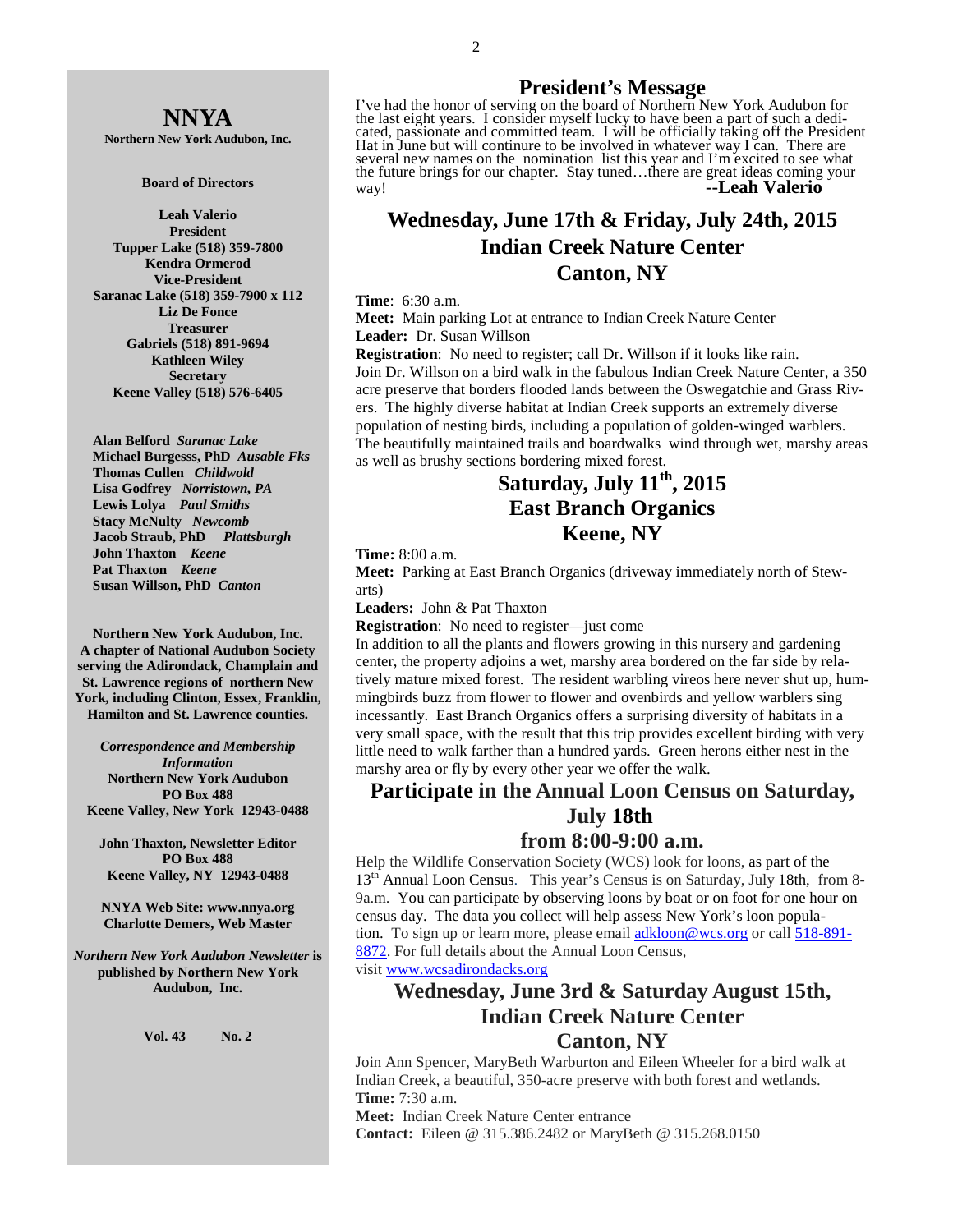# **Massawepie Mire Boreal Birding Monday, July 20, 2015 Colton, NY**

Join Joan Collins for a hike into lovely, remote Massawepie Mire, the largest bog in New York State. Massawepie is also



a designated "Important Bird Area" (IBA) in New York. The trail through the mire is an old railroad bed, now a perfectly level dirt road. There are several different habitats encountered along the trail including mixed forest, boreal forest, bog, and marsh. The South Branch of the Grass River is crossed at about 1.5 miles down the trail and Silver Brook at 3 miles. Participants will watch for many bird species including, Black-backed Woodpecker, Gray Jay, Boreal Chickadee, Palm Warbler, Lincoln's Sparrow, and if we are extremely fortunate, the elusive Spruce Grouse! Bog plants such as the carnivorous Sundew and Pitcher Plant are also found along the trail. Moose tracks are often observed at the mire. We will hike over 5 miles round trip on level terrain. Bring food, water, appropriate attire/hiking shoes, binoculars, hat, sunscreen, and insect spray. Meet at the Geiger Arena parking area in Long Lake at 7 a.m. for transportation to the trailhead on Long Lake's "Little Bus"! There is a restroom at the Geiger Arena meeting location. Register by calling the Long Lake Parks and Recreation Department at 518-624-3077. This field trip is jointly sponsored by Northern New York Audubon and the Long Lake Parks and Recreation Department. There is a maximum of 15 participants.



# **Roosevelt Truck Trail Tuesday, August 25, 2015 Minerva, NY**

Lovely, mature boreal habitat spans the 2.5 mile long Roosevelt Truck Trail. This wide, road-sized trail runs between Route 28N and the Blue Ridge Road in Minerva. Joan Collins will lead a hike along this route beginning at the Blue Ridge Road trailhead and ending at the Route 28N trailhead. The trail has hilly and level terrain with an overall loss of 100 feet in elevation by the end of our hike. The habitat along the route provides a year-round home to many boreal bird species. Participants will also be looking for animal tracks – Black Bear and Moose tracks are frequently found on this old road. In August, the Roosevelt Truck Trail is a wonderful place to look for mushrooms and lichens. Meet at the Geiger Arena parking area in Long Lake at 7 a.m. for transportation to the trailhead on Long Lake's "Little Bus"! There is a restroom at the Geiger Arena, and there are two outhouses along the trail at camping locations. Bring food, water, a jacket, appropriate attire/hiking shoes, binoculars, hat, sunscreen, and insect spray. Register by calling the Long Lake Parks and Recreation Department at 518-624-3077. This field trip is jointly sponsored by Northern New York Audubon and the Long Lake Parks and Recreation Department. There is a maximum of 15 participants.



*Photos by Joan Collins* 

# **Nominations for the NNYA Board of Directors**

**President—Kendra Ormerod, Vice President—Joan Collins, Shelly Cihan, Russ DeFonce, Tom Langdon, Christiaan King, Larry Master, Linnea Rowse Members are invited to participate in the vote at Paul Smiths VIC on Saturday, June 6th @ 1:00 p.m.**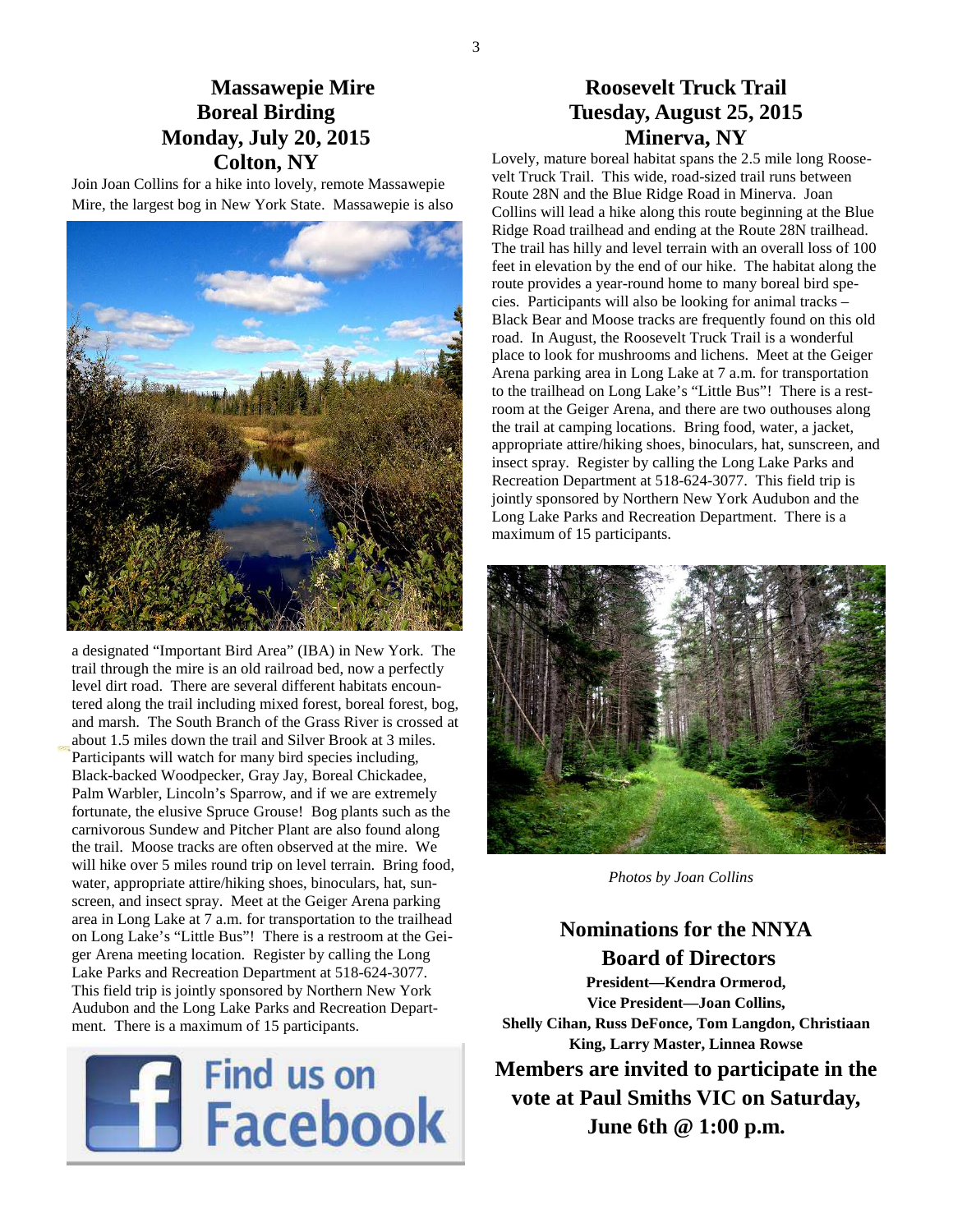**The 13th Annual Great Adirondack Birding Celebration June 5th—June 7th 2015 At the Paul Smith's College VIC, Paul Smiths, New York Sponsored by: Northern New York Audubon Paul Smiths College Adirondack Birding Center at the Paul Smiths College VIC Wild Birds Unlimited** 

### **Schedule of Events**

### **Friday, 5 June**

6:00—7:00: Continental Breakfast in VIC Great Room 9:00 AM – 5:00 PM: Check In/Registration/Materials (VIC Front Desk) **Deck Sit—Free** 

8:00 AM – 3:00 PM: **Birding Across the Adirondacks Field Trip** Participants leave the VIC for an all-day field trip "down the mountain" to the beautiful shoreline of Lake Champlain in search of migratory birds; **Birding the St Lawrence Valley Field Trip.** Preregistration required, maximum 16 participants each trip \$70 extra.

9:00 AM—5:00 PM *Birds of a Feather Art Show and Sale.*  Friday dinner on your own.

7:00 PM—8:00 PM: *Birds of the Adirondacks* slide show presentation. (\$5 a la carte)

### **Saturday, 6 June**

6:00 AM – 7:00 AM: Coffee, tea, bagels, juice, snacks in the VIC Great Room

7:00 AM - 11:30 AM: **Field Trips** (preregistration required): Bloomingdale Bog (\$40)

Whiteface Mountain (\$50, includes highway toll) Madawaska Flow (\$40)

Intervale Lowlands (\$40)

Birding by Ear @ the VIC (\$40)

Beginner Birder Workshop @ the VIC (\$40)

9:00 AM—11:30: Heaven Hill Farm/ John Brown Homestead (\$30)

9:00 AM—5:00 PM: Check in/Registration; Deck Sit (free)

9:00 AM—5:00 PM: *Birds of a Feather Art Show & Sale* 

9:00 AM—5:00 PM: Vendors/Exhibitors in VIC Great Room 11:30 AM - 1:30 PM - Catered lunch at the VIC the Sunspace Gallery

1:00 PM - 4:00 PM: *Basics of Warbler Identification* (\$10 a la carte); Teddy Roosevelt Birding Challenge (free); Workshops \$ (TBA)

6:00 PM—7:00 PM: Coffee in the VIC Great Room Dinner on your own Saturday night **7:00 PM—8:00 PM: Keynote Lecture***: Bicknell's Thrush: Conserving a Bird of Two Worlds,* **Chris Rimmer , Executive Director, Vermont Center for Ecostudies (see front cover)** (\$10 a la carte)

8:00 PM—8:30 PM: Reception, raffle drawing (free).

### **Sunday, 8 June**

6:00AM—7:00AM Continental Breakfast in VIC Great Room 7:00AM—11:30AM Field Trips (preregistration required) Bloomingdale Bog (\$40) Whiteface Mountain (\$50, includes highway toll) Madawaska Flow (\$40) Intervale Lowlands (\$40) Birding by Ear @ the VIC (\$40) Beginner Birder Workshop @ the VIC (\$40) 9:00AM—11:30AM Heaven Hill Farm/John Brown Homestead (\$30) 9:00AM—5:00PM *Birds of a Feather* Art Show/Sale

### **Field Trip/Workshop Descriptions**

**Birding by Ear at the Paul Smith's College VIC** Designated an Important Bird Area by the American Bird Conservancy, the Paul Smith's VIC property contains every habitat type found in the Adirondack Park with the exception of alpine vegetation. Included on the property is a 60-acre marsh, five ponds, several brooks and swamps, bogs, fens, and varied forest types, most notably northern boreal forest. The 14-mile trail system traverses a variety of habitats with extensive boardwalks through wetland ecosystems. Common sightings at the Paul Smiths VIC include: Wood Duck, American Black Duck, Great Blue Heron, American Bittern, Olive-sided Flycatcher, Yellow-bellied Flycatcher and Black-backed Woodpecker. Warblers include (Yellow) Palm Warbler, Northern Parula, Blackburnian Warbler, Black-throated Blue Warbler, Black-throated Green Warbler and Nashville Warbler. Other sightings may include Gray Jay, Boreal Chickadee, and Wilson's Snipe, Broad-winged Hawk, Hooded Merganser, and Ring-necked Duck. **Beginner Birder Workshop** 

# **at the Paul Smith's College VIC**

You probably feed the birds in your backyard and enjoy the beauty they bring, but lately you've been asking yourself what the other birds are that visit the trees in your neighborhood during the spring and summer months. Well now's the chance to start learning those birds! Our Beginner Birder Workshop will take you step-by-step through the intricate lives of birds. Leaders will introduce field identification and song identification skills in a relaxed manner so you can fully absorb the intricacies of the lives of birds.

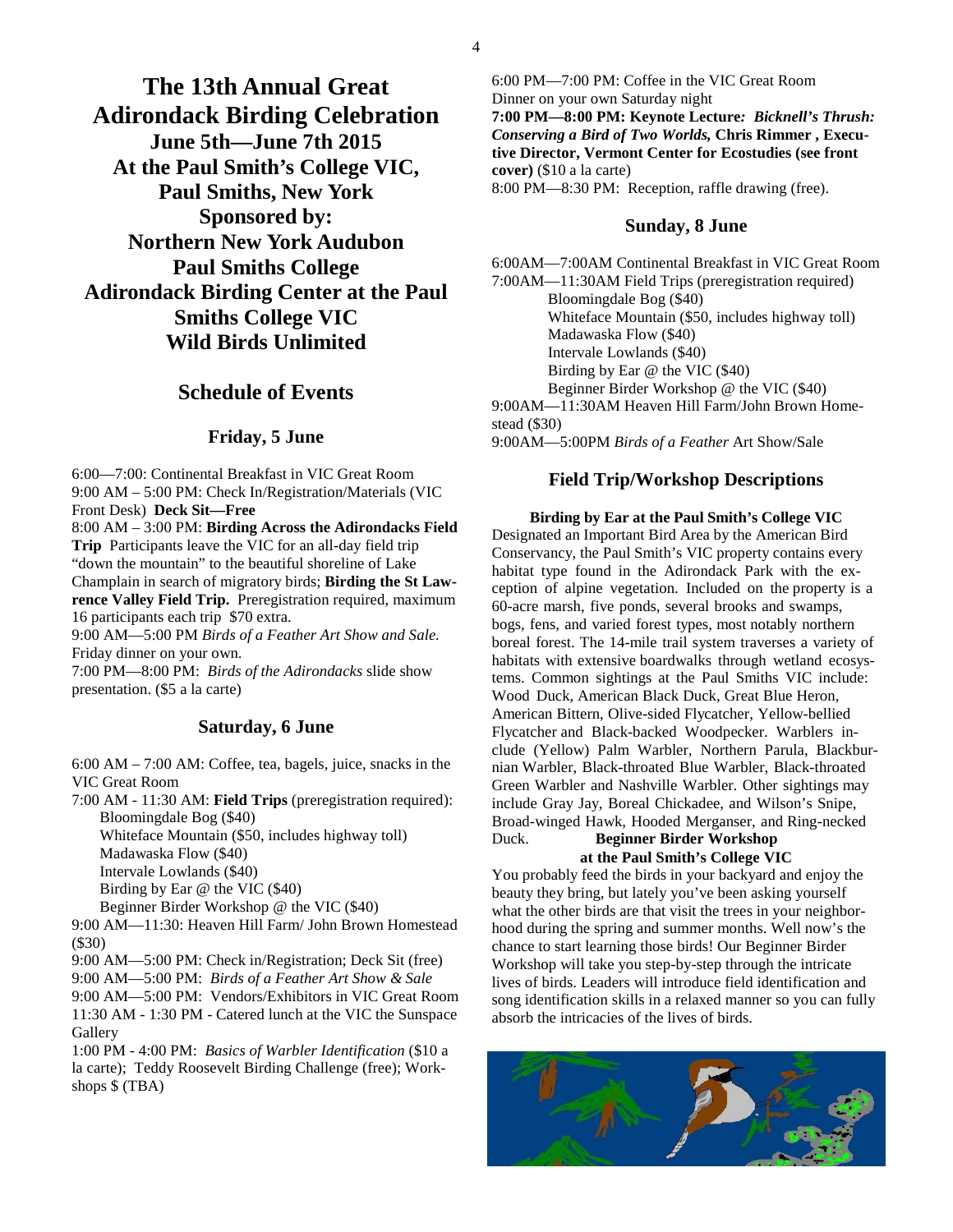### **Birding Across the Adirondacks Field Trip**

The focus of the all-day *Birding Across the Adirondacks* field trip will be the different habitats that make up the six-million acre Adirondack Park. We will depart from the Paul Smiths College VIC in vans at 8:00AM with lunch and beverages on board. Our first stop will be the boreal habitat of Bloomingdale Bog to search for birds typical of a boreal wetland, including the gray jay, black-backed woodpecker and olivesided flycatcher. We will then stop to check for grassland species in the Lake Placid area, looking for bobolink, northern harrier, Savannah sparrow and several species of swallow. Then we will drop in elevation to the Lake Champlain valley to explore shoreline, open and scrub fields, wetlands, mixed woods and second growth forests. Here we expect to see blue-winged warbler, golden-winged warbler, marsh wren, Baltimore oriole, scarlet tanager and yellow-bellied flycatcher. We expect to tally some sixty species in these eight different habitat types. We will return to the VIC at about 4:00 PM. Our exact itinerary is subject to change. Bag lunch included.

### **Bloomingdale Bog / Bigelow Road**

This is great habitat for boreal species. The area encompasses a bog and cedar woods with sedge marsh and coniferous woods. Sightings may include: Boreal Chickadee, Gray Jay, Black-backed Woodpecker, Palm Warbler, Yellowbellied Flycatcher, Olive-sided Flycatcher, Alder Flycatcher, Ruby-crowned Kinglet, Cape May Warbler, Bay-breasted Warbler, and Lincoln's Sparrow.

#### **Intervale Lowlands**

This 135 acre farm and nature preserve, includes 8,600' of frontage on the West Branch of the Ausable River in Lake Placid. With a mixture of young boreal forest and open fields, the "farm" is home to 17 species of breeding warblers. The Mourning Warbler is common, and the Cape May Warbler was confirmed nesting during the last atlas. Also found here are five species of nesting woodpeckers (including Blackbacked), Brown Thrasher, Indigo Bunting, Lincoln's Sparrow, Alder Flycatcher, Turkey, Woodcock, and Ruffed Grouse. American Bitterns nest across the street; and Olivesided Flycatchers and Rusty Blackbirds have visited. Nest boxes/platforms were put up for Ospreys, Kestrels, Bluebirds, Flickers, Hooded and Common Mergansers, Chickadees, and Barred and Saw-whet Owls. Bald Eagles fish the river on a weekly basis. Resident mammals include: Beaver, Coyote, Deer, and Bobcat. Moose, Bear, and Otter visit occasionally.

#### **Birding the St Lawrence Valley**

The all-day trip will explore a wide variety of habitats, including fields, edge forest, deciduous forest and lowland conifer wetlands. The trip will include visiting active waterfowl gathering places near the shoreline of the St Lawrence River as well as stops in the raptor-rich agricultural fields near Massena. We'll search for buntings, sparrows, hawks, ducks and much more on the all-day outing. We will depart from Paul Smiths College VIC in vans at 8:00 AM with bag lunches and beverages on board. Our exact itinerary is subject to change. Preregistration required. Bag lunch included.



*Intervale Lowlands photo by John Thaxton* 

#### **Madawaska Flow**

Madawaska has been a favored boreal birding area for a half-century or more. The area encompasses conifer forest, mixed hardwood forest, a variety of wetlands, as well as Madawaska Pond. Sightings may include: (Yellow) Palm Warbler, Lincoln's Sparrow, Sharp-shinned Hawk, Blackbacked Woodpecker, Gray Jay, Boreal Chickadee, Northern Parula, Yellow-bellied Flycatcher and Olive-sided Flycatcher. As the habitat changes to white pine forest, the Brown Creeper can be found nesting behind loose bark. Madawaska Pond may have Green-winged Teal, American Bittern, and Bald Eagle.

#### **Whiteface Mountain**

The trip will begin with a flat, easy walk around Lake Stevens Tree Trail at the Whiteface Mountain Memorial Highway toll house and then carpool up the toll road, stopping at pull-offs and searching for Bicknell's Thrush, Blackpoll Warbler, Yellow-bellied Flycatcher and Boreal Chickadee.

#### *Intervale Lowlands photo by John Thaxton*

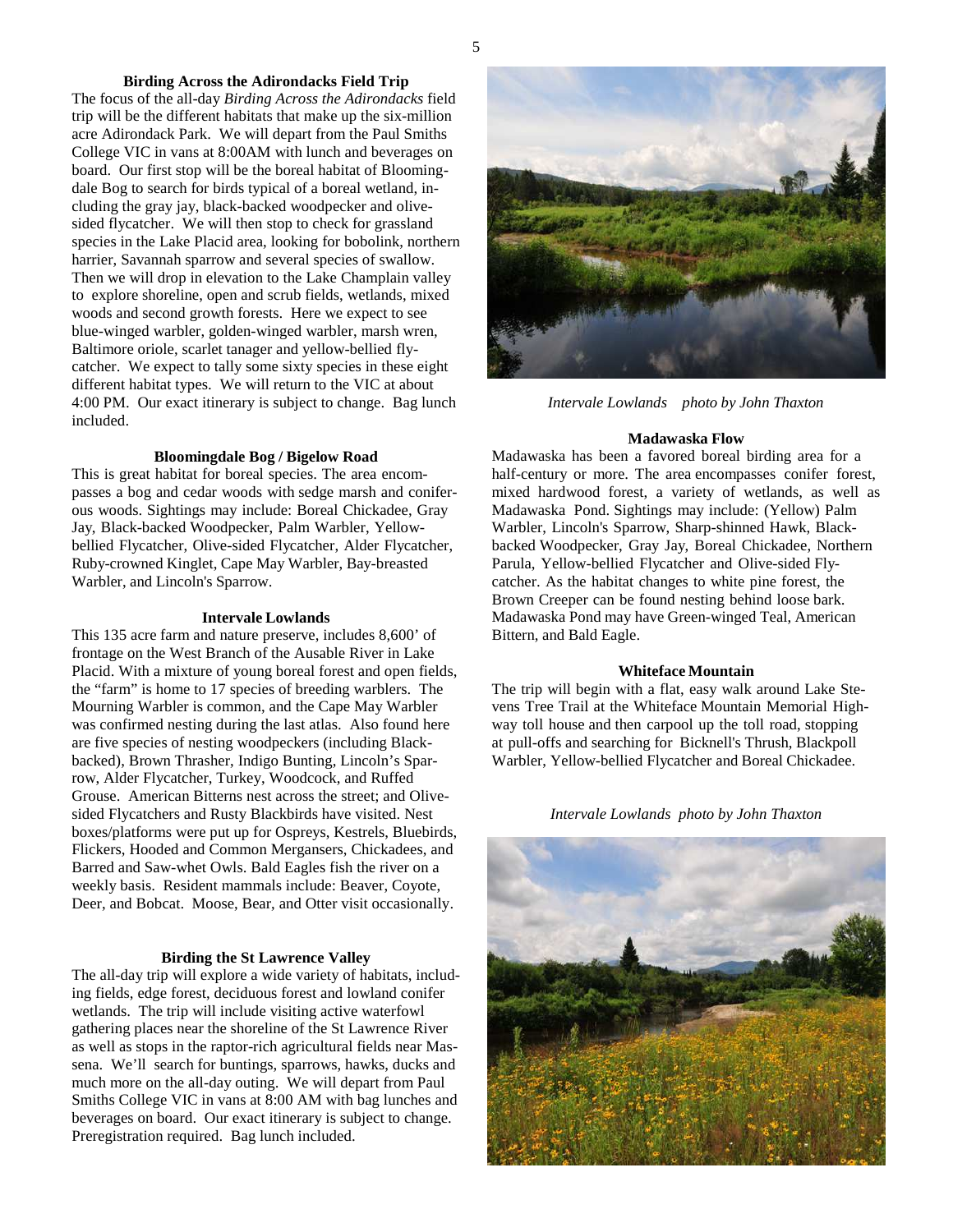### **11th Annual Adirondack Birding Festival June 12th—June 14th, 2015 Schedule of Events & Trips Please Note:**

Each of the outdoor trips will require different equipment necessary for a pleasant birding adventure. Suggested hiking equipment includes binoculars, camera, sunscreen, bug dope (netting or bug shirt suggested), water, snacks and/or lunch, flashlight (headlamp) and comfortable waterproof footwear. Registration is required for each outdoor event. Registration is appreciated but not necessary for any of our evening presentations. To register, call (800) 648-5239 or (518) 548-3076 Monday—Friday 9:00 AM—4:00 PM.

#### **Friday, June 12th**

#### **Hike: Lows Ridge/Hitchens Pond, Long Lake 7:00 AM**

A walk into beautiful Hitchins Pond and the Upper Dam on the Bog River. Common Loons nest on Hitchens Pond each year. Bald eagles are also a common sight.

**Meet:** Bog River Falls Parking Area, Route 421 (off Rt 30)

**Walk: Ferd's Bog, Inlet 7:00 AM** Ferd's Bog is a unique wildlife rich habitat surrounded by a 50-acre boreal forest. Short (0.3 mile) hike to see wood warblers and boreal birds from a floating walkway.

**Meet:** Raquette Lake Common School Parking Lot, northeast corner of Route 28 & County Road 2

**Walk: Raquette Rail Bed, Raquette Lake, 10:00 AM** This walk will follow the Ferd's Bog walk (see above). In 2013 we saw over 20 species during this walk alone.

**Meet:** Trailhead for Shallow Pond at the Browns Tract Upper Pond

**Walk: Forked Lake Road, Long Lake, 2:00 PM** A favorite—5th year in a row. This 2 mile walk on the Forked Lake Campsite road will bring us through a variety of woodland habitats. We could see a variety of woodland thrushes, and Gray Jays have been seen in the area.

**Meet:** Forked Lake Campground Parking Lot. Enter the campground from North Point Road.

**Walk: G-Lake, Morehouse, 7:00 AM** A scenic drive through a spectacular hardwood forest leads to a 0.4 mile hike to the lake with its scenic view across the water to the north; common loons nest here, as do overbirds, winter wrens, several vireos and a rich variety of warblers.

**Meet:** Intersection of Route 8 & G-Lake Road that leads into G-Lake. We will meet on Route 8.

# **W.W. Durant Dinner Cruise, Raquette Lake, 6:30 PM**

Join us on a very special cruise celebrating the Black Fly Challenge Mountain Bike Race and the Adirondack Birding Festival. Boarding time is 6:00—6:30 PM and the cruise will last from 6:30—8:30 PM. You may also ride on the top deck of the Durant without the dinner. Cash snack and beverage bar as well as use of the restrooms (below) will be available to those riding on the upper deck. **Cost:** Upper Deck Cruise,

\$13 if pre-registered/\$15 normal rate if not; Dinner Cruise, \$37, includes meal, cruise, tax and tip. **Reservations:** Please call Raquette Lake Navigation directly at (315) 354-5532 to make reservations; visit www.raquettelakenavigation.com for more information .

### **Saturday, June 13th**

**Hike: Roosevelt Truck Trail, 7:00 AM** This gently rolling trail passes 5 miles (round trip) through a pristine boreal forest; gray jay, boreal chickadee, black-backed woodpecker and Cape May warbler are possibilities.

**Meet:** NP Trail parking lot on Rt 28N at Tarbell Hill Rd. **Driving Safari: Perkins Clearing, Speculator 7:00 AM** A search for warblers, flycatchers, buntings and grosbeaks. **Meet:** Mason Lake parking area on west side of Route 30, north of Speculator.

**New Driving Safari & Hike: Sabattis Circle Road & Round Lake Road, 6:30 A.M.** A lovely drive and hike that features boreal habitat with breeding black-backed woodpeckers, gray jays, boreal chickadees and Lincoln's sparrows. **Meet:** Mt. Sabattis Pavilion (ice skating rink) parking lot, directly across from the Post Office.

**New Driving Safari & Hike, Elm Lake Road 7:00 A.M.,** A drive/hike through newly open-to-the-public land formerly owned and operated as a working Timberland & Forest tree farm by International Paper.

**Meet:** End of Elm Lake Road, where pavement turns to dirt.

# **Presentation: 4:00 PM**  *Adirondack Museum Adirondack Wildlife Refuge and Rehabilitation Center*

**Wendy Hall will bring to the Museum a variety of birds of prey, including hawks, owls and falcons. She will discuss the nature of these birds and the challenges of helping injured raptors return to the wild. Experience up close the beauty and wildness of these truly magnificent birds.** 

### **Sunday, June 14th**

**Driving Safari: Moose River Plains IBA, Inlet 7:00 AM** The roads, once used for logging make exploring this wilderness very easy, and the various habitats are home to almost every breeding species in Hamilton County.

**Meet:** Entrance to Limekiln Lake Campground, on Limekiln Road.

**Walk: Northville-Lake Placid Trail, 7:00 AM** A walk through a variety of habitats, including boreal forest, marsh/ bog, swamp, mixed forest, deciduous woods and along a shore of Long Lake. We will look for black-backed woodpecker, boreal chickadee, yellow-bellied flycatcher, northern goshawk, bald eagle, common loon and many warbler species.

**Meet:** Parking Lot on south side of Rt 28N @ Tarbell Hill Rd **Road Walk: Indian River Parcel (former Gooley Club Lands), Indian Lake, 7:00 AM** A walk through former Finch Pruyn Lands now owned by The Nature Conservancy, accessible to the public for the first time in 150 years. Hike through newly discovered boreal forests and hardwood stands and newly opened access roads through the Indian River Tract (part of Essex Chain of Lakes Tract). **Meet:** Chain of Lakes Rd., 1.3 miles east of Indian Lake on Rt 28N.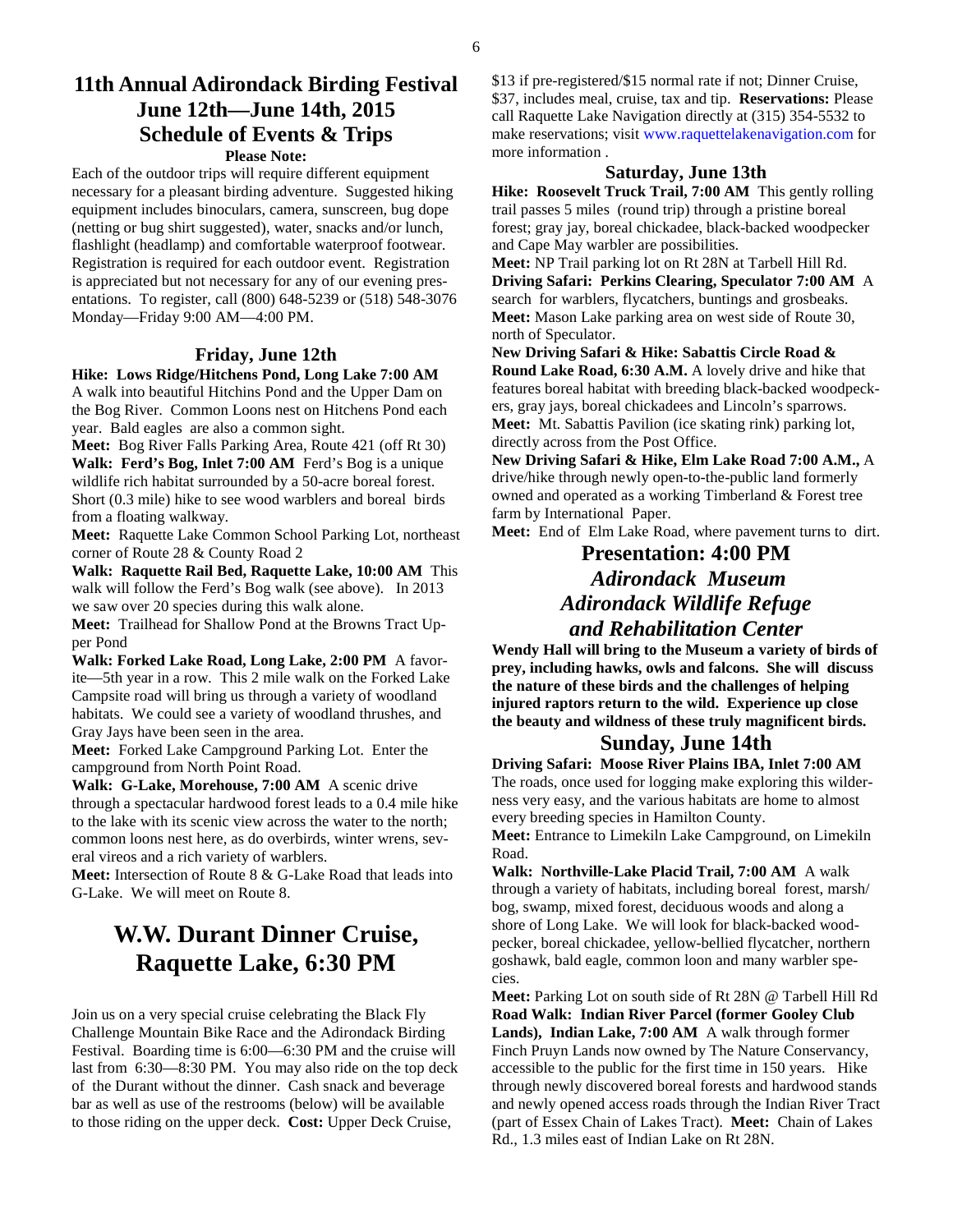# **THE ASRC FALCONER SCIENCE/NATURAL HISTORY SUMMER 2015 LECTURE SERIES TUESDAY EVENINGS - 7:00 p.m. Free admission and open to the public**  ASRC WHITEFACE FIELD STATION

110 Marble Mountain Lane Wilmington, NY 12997

### **July 7**

### **Why So Cold? Presentation by National Weather Service Meteorologist Conor Lahiff**

 This talk will highlight general weather across the North Country with a focus on winter weather patterns, including a review of this past winter. Also discussed will be teleconnections such as La Nina and El Nino and how they affect local and global weather and climate change.

### **July 21**

### **New York State Mesonet Provides Critical Weather Data Presentation by Dr. Jerald Botzge, Program Manager and Dr. Everette Joseph, Director of ASRC**

 The New York State Mesonet is a network of 125 weather stations to be deployed across the state by the end of 2016. Funded by FEMA, the network will measure air temperature, relative humidity, wind speed and direction, pressure, rainfall, solar radiation, and soil temperature and moisture at every site. In addition, 17 of the sites will also measure vertical profiles of wind, temperature and moisture, and another 20 sites will measure snow depth. The NYS Mesonet will collect these observations every five minutes, providing real-time, quality-controlled data to users statewide. These data will provide the aviation, ground transportation, energy, agriculture, and emergency management sectors with critical weather information for more accurate, more efficient decision-making. Dr. Jerry Brotzge, Program Director of the NYS Mesonet, will provide an overview of the system and describe how users of the data can be involved.

### **August 4**

### **The Great Adirondack Moose Count. What is affecting moose across the continent and how do our moose fit in? Presentation by Ben Tabor NYS DEC Wildlife**

Discussion of the current and future moose research plans in New York State. We will discuss the effort to estimate the moose population, health, and productivity. The moose project is an undertaking by several interest groups including but not limited to NYSDEC, SUNY-ESF, Cornell University, The Wildlife Conservation Society, Biodiversity Research Institute, and others**.** 

### **August 18**

# **Altitudinal Shifts of Adirondack Birds in Response to Climate Change? Presentation by Dr. Jeremy J. Kirchman,**

**Curator of Birds, New York State Museum** Animal species are expected to shift their geographic ranges toward the poles or up in elevation in response to ongoing climate warming. Many recent studies find evidence for latitudinal shifts from citizen-science projects such as the Breeding Bird Survey, or state-wide faunal atlases, but detecting altitudinal shifts with these data is more difficult. In an effort to directly measure altitudinal range shifts of forest-breeding bird species I have repeated a survey conducted 40 years ago along an altitudinal transect up Whiteface Mountain. I find evidence for uphill movement of most bird species over the last 40 years. In this lecture I will describe this study and also discuss others that indicate more changes are in store for the birds of the Adirondack high peaks.

# **NNYA Annual Outing/Meeting Sunday, July 19th, 11:00 A.M. Robert Moses State Park Massena, NY**

Bring lunch and join NNYA board members and members at large for a day of hiking and exploring.

 Robert Moses State Park is located partly on the mainland and partly on Barnhart Island. Visitors reach the park through a tunnel under the Eisenhower Lock. The park is spacious, home to a large variety of flora and fauna and offers a multitude of recreational opportunities, including wooded campsites and cabins, a marina and boat launch, some of the best fishing in the Northeast, picnic areas, a swimming beach, tennis courts and a year round nature center. The park's nature, hiking and cross-country skiing trails wind through fields, forests and wetlands showcasing spectacular views.